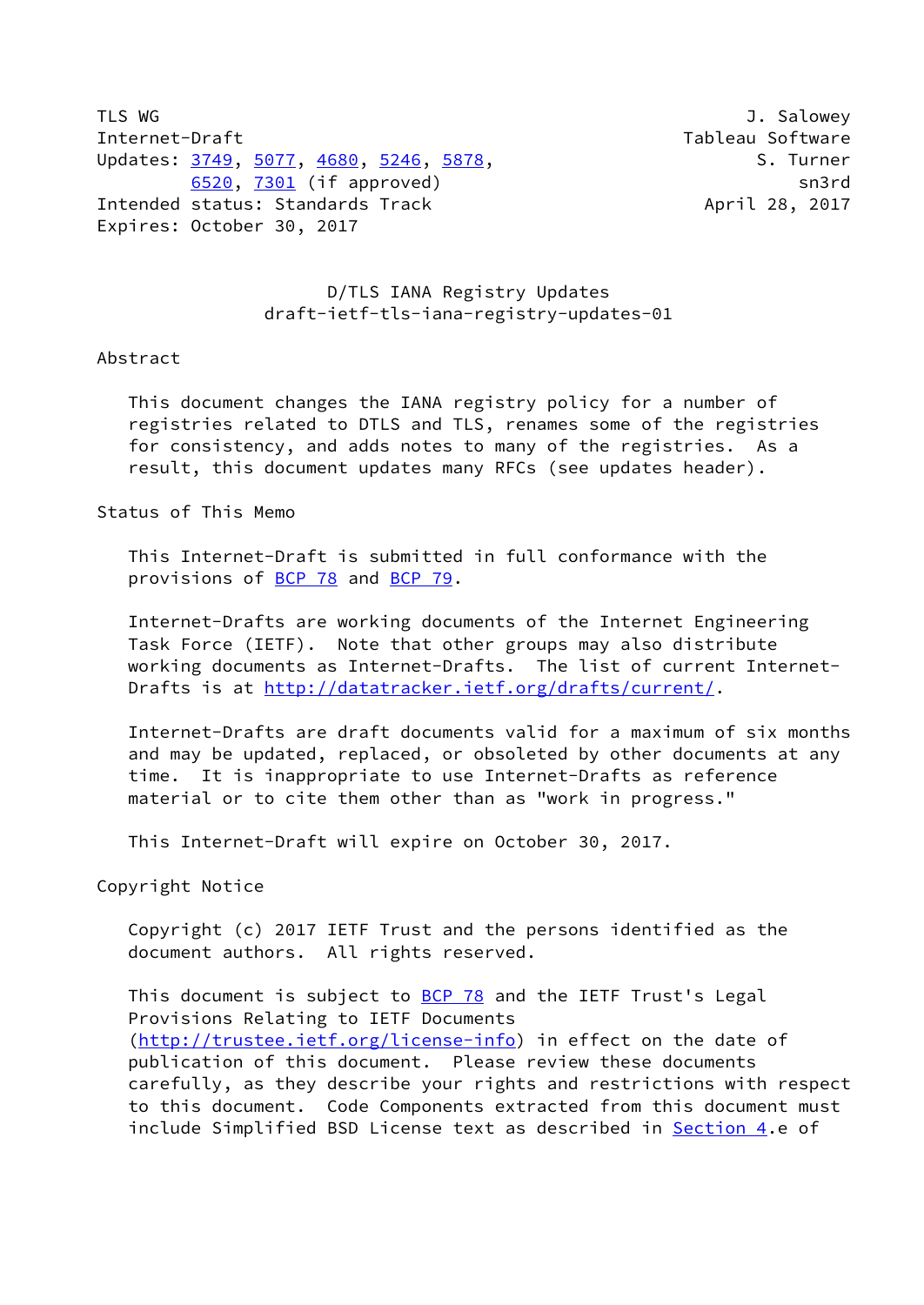<span id="page-1-1"></span>

| Internet-Draft |  | D/TLS IANA Registry Updates | April 2017 |
|----------------|--|-----------------------------|------------|
|----------------|--|-----------------------------|------------|

 the Trust Legal Provisions and are provided without warranty as described in the Simplified BSD License.

Table of Contents

|                  |                                                                                                                                                                                                                                                                                                                                                                                                                                                                                                               | $\overline{2}$  |
|------------------|---------------------------------------------------------------------------------------------------------------------------------------------------------------------------------------------------------------------------------------------------------------------------------------------------------------------------------------------------------------------------------------------------------------------------------------------------------------------------------------------------------------|-----------------|
| 2.               |                                                                                                                                                                                                                                                                                                                                                                                                                                                                                                               | $\overline{2}$  |
| 3.               | Add "TLS" to Registry Names                                                                                                                                                                                                                                                                                                                                                                                                                                                                                   | $\overline{3}$  |
| $\overline{4}$ . |                                                                                                                                                                                                                                                                                                                                                                                                                                                                                                               | $\overline{4}$  |
| 5.               | Session Ticket TLS Extension                                                                                                                                                                                                                                                                                                                                                                                                                                                                                  | $\overline{4}$  |
| 6.               | TLS ExtensionType Values                                                                                                                                                                                                                                                                                                                                                                                                                                                                                      | $\overline{4}$  |
| $\overline{1}$ . | TLS Cipher Suite Registry                                                                                                                                                                                                                                                                                                                                                                                                                                                                                     | 6               |
| 8.               |                                                                                                                                                                                                                                                                                                                                                                                                                                                                                                               | $\underline{8}$ |
| 9.               | TLS ClientCertificateType Identifiers                                                                                                                                                                                                                                                                                                                                                                                                                                                                         | 8               |
| 10.              | New Session Ticket TLS Handshake Message Type                                                                                                                                                                                                                                                                                                                                                                                                                                                                 | 8               |
| 11.              | TLS Exporter Label Registry                                                                                                                                                                                                                                                                                                                                                                                                                                                                                   | $\underline{9}$ |
| 12.              | Add Missing Item to TLS Alert Registry                                                                                                                                                                                                                                                                                                                                                                                                                                                                        | 9               |
|                  |                                                                                                                                                                                                                                                                                                                                                                                                                                                                                                               | 9               |
|                  |                                                                                                                                                                                                                                                                                                                                                                                                                                                                                                               | 10              |
|                  |                                                                                                                                                                                                                                                                                                                                                                                                                                                                                                               | 10              |
|                  |                                                                                                                                                                                                                                                                                                                                                                                                                                                                                                               | 10              |
|                  |                                                                                                                                                                                                                                                                                                                                                                                                                                                                                                               | 11              |
|                  |                                                                                                                                                                                                                                                                                                                                                                                                                                                                                                               | 11              |
|                  |                                                                                                                                                                                                                                                                                                                                                                                                                                                                                                               | 11              |
|                  | Normative References<br>19.1.                                                                                                                                                                                                                                                                                                                                                                                                                                                                                 | 11              |
|                  | Informative References<br>19.2.                                                                                                                                                                                                                                                                                                                                                                                                                                                                               | 12              |
|                  | Authors' Addresses<br>$\mathbf{r}^{\mathsf{T}} \cdot \mathbf{r}^{\mathsf{T}} \cdot \mathbf{r}^{\mathsf{T}} \cdot \mathbf{r}^{\mathsf{T}} \cdot \mathbf{r}^{\mathsf{T}} \cdot \mathbf{r}^{\mathsf{T}} \cdot \mathbf{r}^{\mathsf{T}} \cdot \mathbf{r}^{\mathsf{T}} \cdot \mathbf{r}^{\mathsf{T}} \cdot \mathbf{r}^{\mathsf{T}} \cdot \mathbf{r}^{\mathsf{T}} \cdot \mathbf{r}^{\mathsf{T}} \cdot \mathbf{r}^{\mathsf{T}} \cdot \mathbf{r}^{\mathsf{T}} \cdot \mathbf{r}^{\mathsf{T}} \cdot \mathbf{r}^{\mathsf$ | 13              |
|                  |                                                                                                                                                                                                                                                                                                                                                                                                                                                                                                               |                 |

<span id="page-1-0"></span>[1](#page-1-0). Process Note

 As the authors of this draft are also the WG chairs, the responsible Area Director has agreed to judge consensus.

RFC EDITOR: Please delete section prior to publication.

<span id="page-1-2"></span>[2](#page-1-2). Introduction

 This document requests that IANA make changes to a number of DTLS and TLS-related IANA registries.

 In this document, we use the term "(D)TLS" to refer to registries that apply to both TLS and DTLS.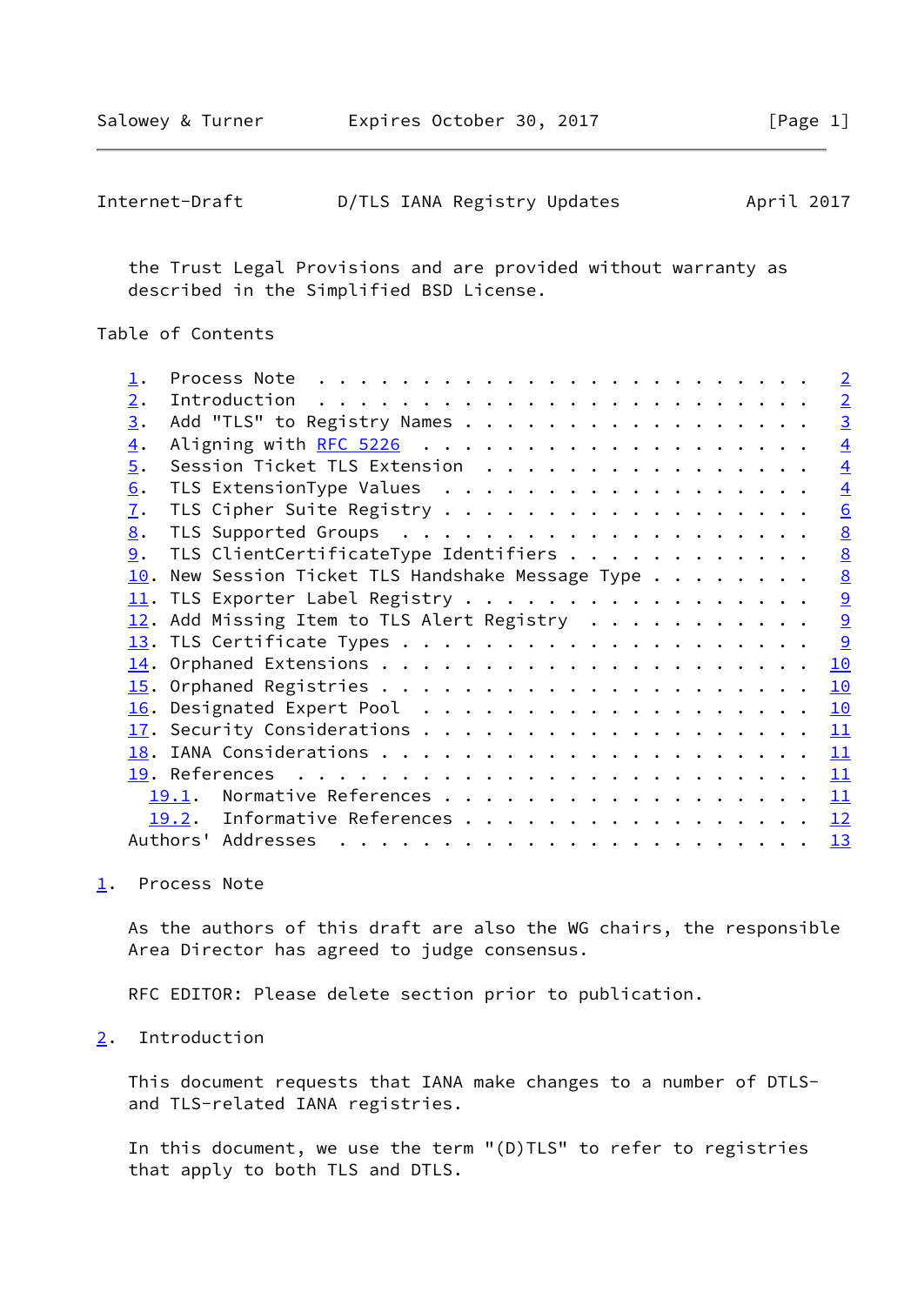- o Add "TLS" to registries' names for consistency amongst TLS-related registries.
- o Change the IANA registry policy [[RFC5226\]](https://datatracker.ietf.org/doc/pdf/rfc5226) for the TLS ExtensionType Values, TLS Cipher Suite, and TLS

| Salowey & Turner | Expires October 30, 2017 | [Page 2] |
|------------------|--------------------------|----------|
|                  |                          |          |

<span id="page-2-0"></span>Internet-Draft D/TLS IANA Registry Updates April 2017

 ClientCertificateType Identifiers registries. These changes register a small part of these code spaces for experimentation and private use.

- o Add designated expert instructions as notes in the TLS ExtensionType Values, TLS Cipher Suite, TLS ClientCertificateType Identifiers, and TLS Exporter Label registries to inform users about what to expect from the designated expert.
- o Add notes to indicate whether an extension, certain values of an extension, or an entire registry is only applicable pre-(D)TLS 1.3.
- o Rename the NewSessionTicket TLS HandshakeType message registry entry [\[RFC5077](https://datatracker.ietf.org/doc/pdf/rfc5077)] to new\_session\_ticket to match the naming nomenclature for the other Handshake type names and to match with existing implementations.
- o Rename the SessionTicket TLS extension to session\_ticket to match the nomenclature for the other extensions' names.
- o Add missing entry to the TLS Alert Registry for the no\_application\_protocol alert defined in [\[RFC7301](https://datatracker.ietf.org/doc/pdf/rfc7301)].
- o Added "Recommended" column to TLS ExtensionType Values, TLS Cipher Suite, TLS Certificate Types, TLS Supported Groups, and TLS Exporters Label registries. Initial values marked "Yes" are specified in IETF Standards Track documents; all others are marked "No". This new column is intended to alter the incorrect perception that getting a code point somehow legitimizes the extension, cipher suite/algorithm, or exporter.
- o Establish Designated Expert pool rules for Specification Required registries.

This document proposes no changes to the registration policies for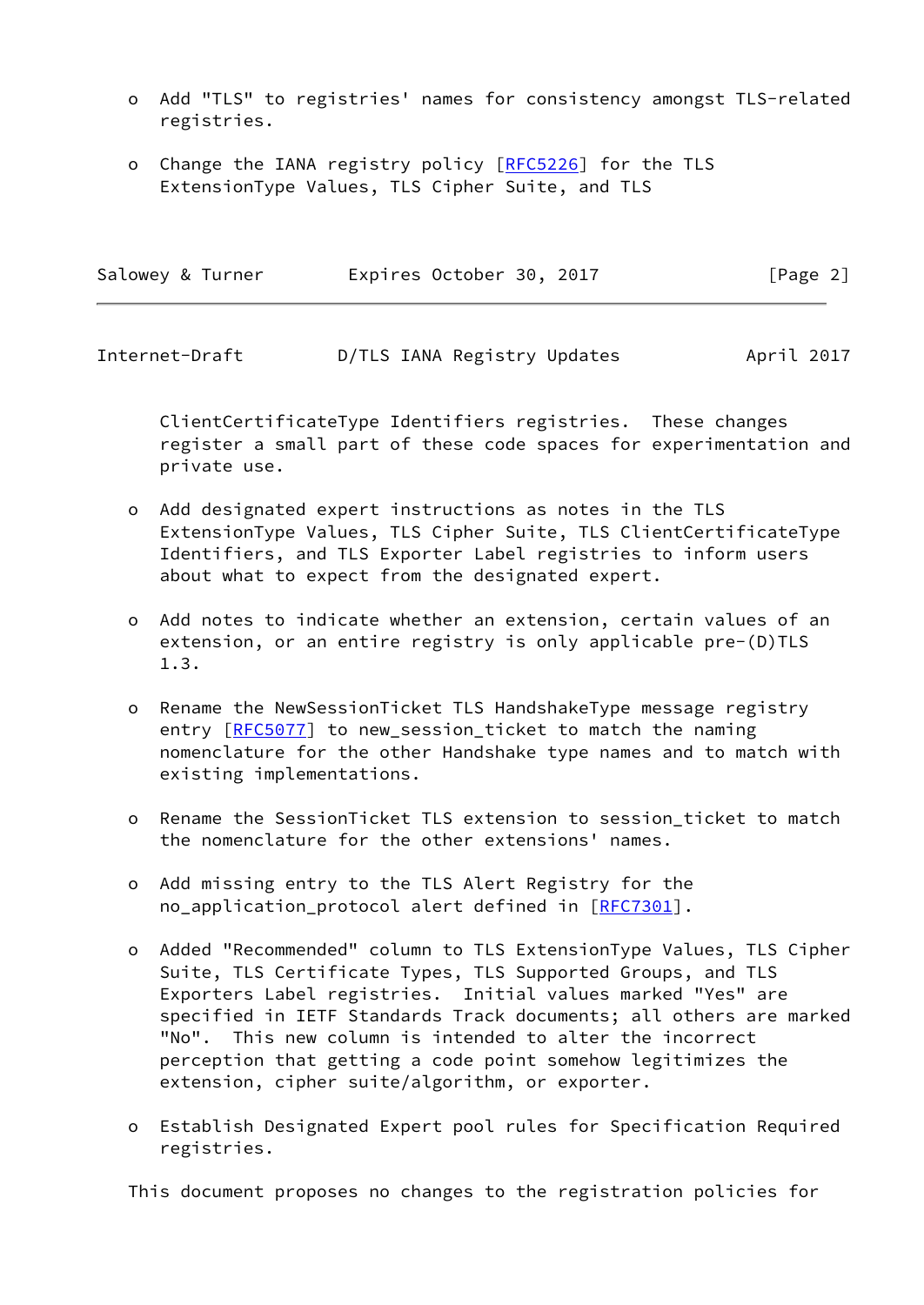TLS Alert [[I-D.ietf-tls-tls13\]](#page-12-3), TLS ContentType [\[I-D.ietf-tls-tls13\]](#page-12-3), TLS HandshakeType, [[I-D.ietf-tls-tls13\]](#page-12-3) and TLS Certificate Status Types [[RFC6961](https://datatracker.ietf.org/doc/pdf/rfc6961)]; the existing policies (Standards Action for the first three; IETF Review for the last), are appropriate for these one-byte code points because of their scarcity.

<span id="page-3-1"></span>[3](#page-3-1). Add "TLS" to Registry Names

 IANA is to update the names of the following registries to add "TLS" to for consistency with the other TLS-related extensions:

o Application-Layer Protocol Negotiation (ALPN) Protocol IDs,

| Salowey & Turner | Expires October 30, 2017 |  | [Page 3] |
|------------------|--------------------------|--|----------|
|------------------|--------------------------|--|----------|

<span id="page-3-2"></span>Internet-Draft D/TLS IANA Registry Updates April 2017

- o ExtensionType Values,
- o Heartbeat Message Types,
- o Heartbeat Modes, and
- o Supported Groups.

 IANA is also to add a reference to this document for the registry whose names have been updated as a result of the above change. The remainder of this document will use the registry names with the "TLS" prefix.

<span id="page-3-0"></span>[4](#page-3-0). Aligning with [RFC 5226](https://datatracker.ietf.org/doc/pdf/rfc5226)

 Many of the TLS-related IANA registries were defined prior to [\[RFC5226](https://datatracker.ietf.org/doc/pdf/rfc5226)] where "IETF Consensus" was used instead of the [RFC5226](https://datatracker.ietf.org/doc/pdf/rfc5226)-defined "IETF Review". To align with the new terminology, IANA is to update to use "IETF Review" in place of "IETF Consensus" in the following registries:

o TLS Authorization Data Formats

o TLS Supplemental Data Formats (SupplementalDataType)

 This is not a universal change as some registries originally defined with "IETF Consensus" are undergoing other changes either as a result of this document or [\[I-D.ietf-tls-rfc4492bis](#page-13-2)].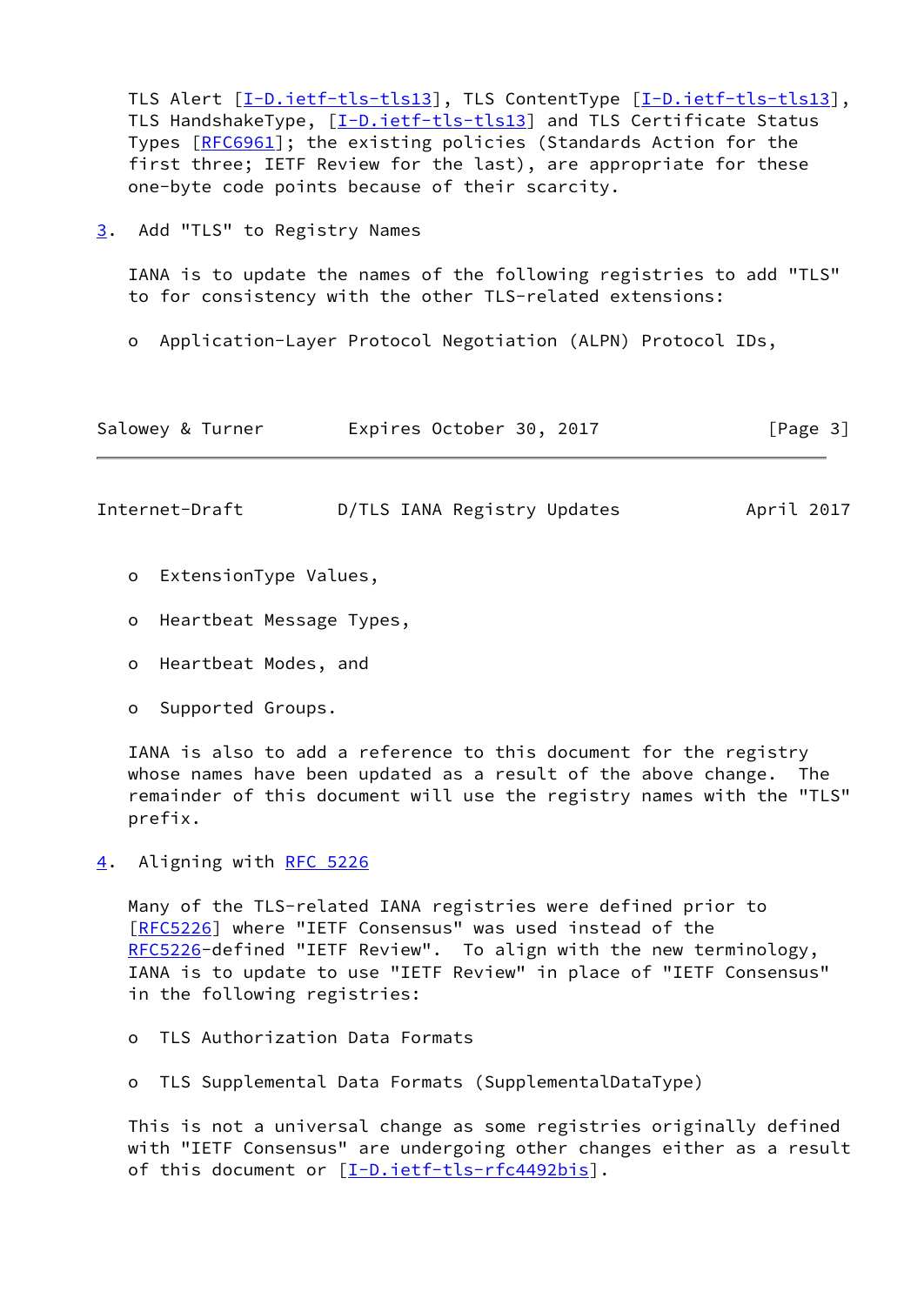## <span id="page-4-0"></span>[5](#page-4-0). Session Ticket TLS Extension

 The nomenclature for the registry entries in the TLS ExtensionType Values registry correspond to the presentation language field name except for entry 35. To ensure that the values in the registry are consistently identified in the registry, IANA is to rename entry 35 to "session\_ticket (renamed from "SessionTicket TLS")".

<span id="page-4-1"></span>[6](#page-4-1). TLS ExtensionType Values

IANA is to update the TLS ExtensionType Values registry as follows:

o Change the registry policy to:

 Values with the first byte in the range 0-254 (decimal) are assigned via Specification Required [\[RFC5226](https://datatracker.ietf.org/doc/pdf/rfc5226)]. Values with the first byte 255 (decimal) are reserved for Private Use [\[RFC5226](https://datatracker.ietf.org/doc/pdf/rfc5226)].

o Update the "References" to also refer to this document.

| Salowey & Turner | Expires October 30, 2017 | [Page 4] |
|------------------|--------------------------|----------|
|                  |                          |          |

Internet-Draft D/TLS IANA Registry Updates April 2017

o Add the following note:

 Note: Experts are to verify that there is in fact a publicly available standard.

 o Add a "Recommended" column with the contents as listed below. This table has been generated by marking Standards Track RFCs as "Yes" and all others as "No". Future extensions MUST define the value of this column. A Standards Track document [\[RFC5226](https://datatracker.ietf.org/doc/pdf/rfc5226)] is required to register an extension with the value "Yes".

| Extension              | Recommended |
|------------------------|-------------|
| server_name            | Yes         |
| max_fragment_length    | Yes         |
| client_certificate_url | Yes         |
| trusted_ca_keys        | Yes         |
|                        |             |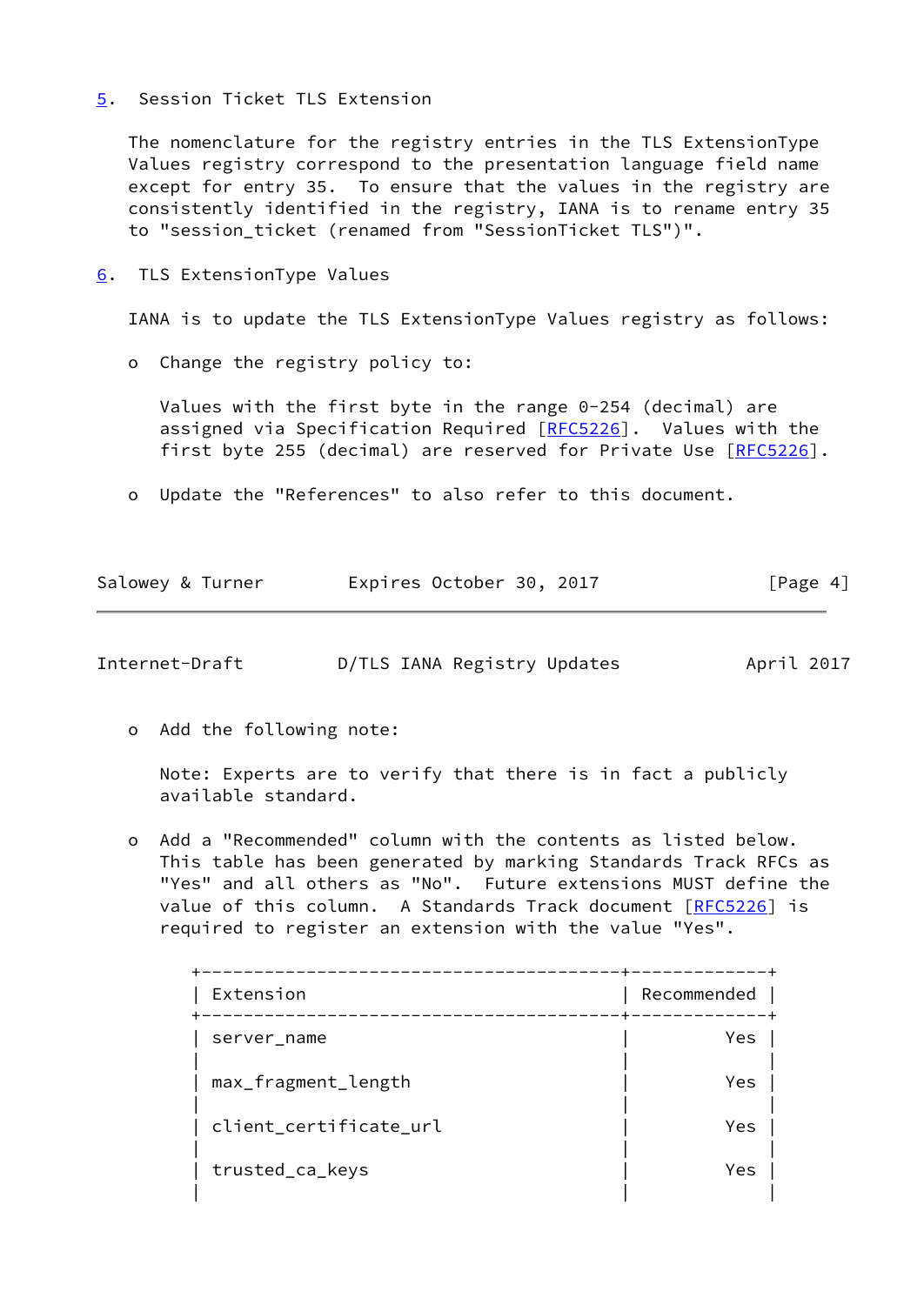| truncated_hmac                         | Yes |  |
|----------------------------------------|-----|--|
| status_request                         | Yes |  |
| user_mapping                           | Yes |  |
| client_authz                           | No  |  |
| server_authz                           | No  |  |
| cert_type                              | Yes |  |
| supported_groups                       | Yes |  |
| ec_point_formats                       | Yes |  |
| srp                                    | No  |  |
| signature_algorithms                   | Yes |  |
| use_srtp                               | Yes |  |
| heartbeat                              | Yes |  |
| application_layer_protocol_negotiation | Yes |  |
|                                        |     |  |

| Salowey & Turner | Expires October 30, 2017 | [Page 5] |
|------------------|--------------------------|----------|
|------------------|--------------------------|----------|

<span id="page-5-0"></span>Internet-Draft D/TLS IANA Registry Updates April 2017

| status_request_v2            | Yes |
|------------------------------|-----|
| signed_certificate_timestamp | No  |
| client_certificate_type      | Yes |
| server_certificate_type      | Yes |
| padding                      | Yes |
| encrypt_then_mac             | Yes |
| extended_master_secret       | Yes |
| session_ticket               | Yes |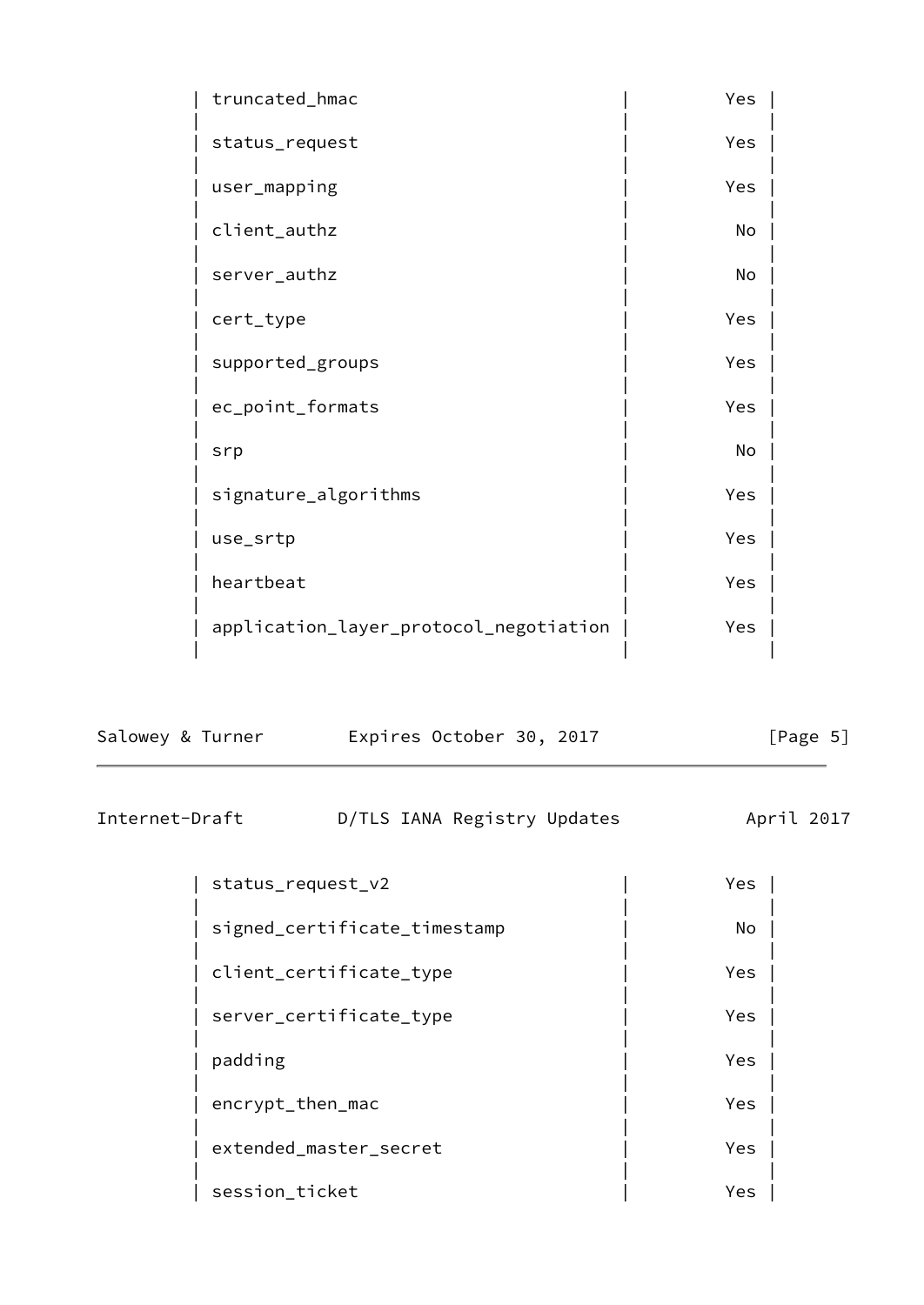| renegotiation_info ` |  |
|----------------------|--|
|                      |  |

<span id="page-6-0"></span>[7](#page-6-0). TLS Cipher Suite Registry

IANA is to update the TLS Cipher Suite registry as follows:

o Change the registry policy to:

 Values with the first byte in the range 0-254 (decimal) are assigned via Specification Required [\[RFC5226](https://datatracker.ietf.org/doc/pdf/rfc5226)]. Values with the first byte 255 (decimal) are reserved for Private Use [\[RFC2434](https://datatracker.ietf.org/doc/pdf/rfc2434)].

- o Add a "Recommended" column to the cipher suite registry. The cipher suites that follow in the two tables are marked as "Yes". All other cipher suites are marked as "No". Future cipher suites MUST define the value of the Recommended column. A Standards Track document [[RFC5226](https://datatracker.ietf.org/doc/pdf/rfc5226)] is required to register a cipher suite with the value "Yes".
- o Update the reference for this registry to also point to this document.

 The cipher suites that follow are standards track server authenticated (and optionally client-authenticated) cipher suites which are currently available in TLS 1.2. The notable exception are the ECDHE AES GCM cipher suites which are not yet standards track prior to the publication of this specification, but this document promotes those 4 cipher suites to standards track (see TO-DO insert reference).

| Salowey & Turner | Expires October 30, 2017                                                                                                                 | [Page 6]   |
|------------------|------------------------------------------------------------------------------------------------------------------------------------------|------------|
| Internet-Draft   | D/TLS IANA Registry Updates                                                                                                              | April 2017 |
|                  | RFC EDITOR: Please delete the sentence beginning with "The notable<br>exception " after RFC 5289 has been promoted to Proposed Standard. |            |

| Cipher Suite Name                                                                                                     | Value                                      |
|-----------------------------------------------------------------------------------------------------------------------|--------------------------------------------|
| TLS_DHE_RSA_WITH_AES_128_GCM_SHA256<br>TLS_DHE_RSA_WITH_AES_256_GCM_SHA384<br>TLS_ECDHE_ECDSA_WITH_AES_128_GCM_SHA256 | [6x00,0x9E]<br>[6x00,0x9F]<br>[6xC0, 0x2B] |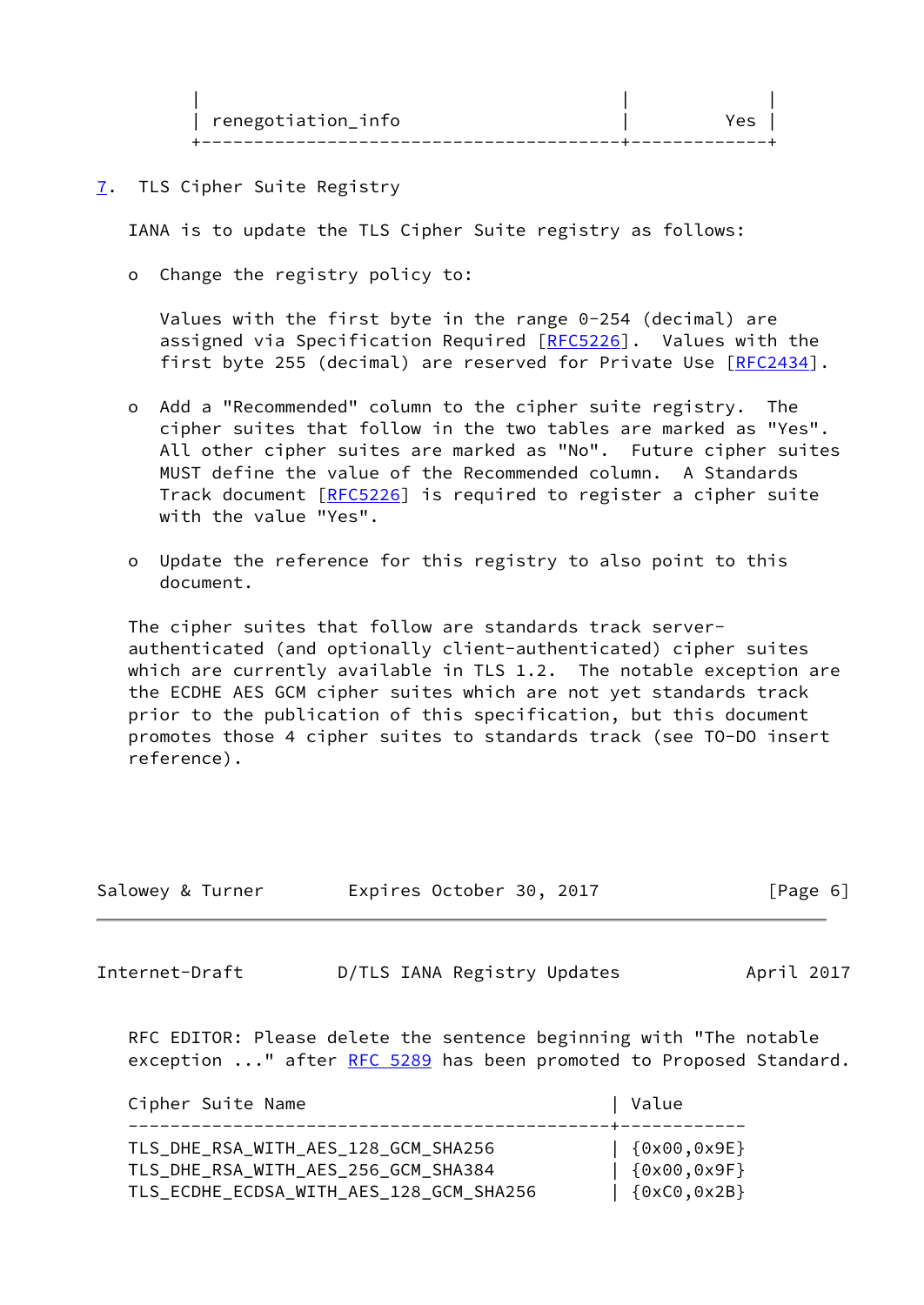| TLS_ECDHE_ECDSA_WITH_AES_256_GCM_SHA384       | $\{0xC0, 0x2C\}$ |
|-----------------------------------------------|------------------|
| TLS_ECDHE_RSA_WITH_AES_128_GCM_SHA256         | $\{0xC0, 0x2F\}$ |
| TLS_ECDHE_RSA_WITH_AES_256_GCM_SHA384         | ${0xC0, 0x30}$   |
| TLS_DHE_RSA_WITH_AES_128_CCM                  | ${0xC0,0x9E}$    |
| TLS_DHE_RSA_WITH_AES_256_CCM                  | ${0xC0,0x9F}$    |
| TLS_DHE_RSA_WITH_AES_128_CCM_8                | $\{0xC0, 0xA2\}$ |
| TLS_DHE_RSA_WITH_AES_256_CCM_8                | ${0xC0, 0xA3}$   |
| TLS_ECDHE_RSA_WITH_CHACHA20_POLY1305_SHA256   | ${0xCC, 0xA8}$   |
| TLS_ECDHE_ECDSA_WITH_CHACHA20_POLY1305_SHA256 | ${0xCC, 0xA9}$   |
| TLS_DHE_RSA_WITH_CHACHA20_POLY1305_SHA256     | $\{0xCC, 0xAA\}$ |

 The cipher suites that follow are standards track ephemeral pre- shared key cipher suites which are available in TLS 1.2. [[RFC6655](https://datatracker.ietf.org/doc/pdf/rfc6655)] is inconsistent with respect to the ordering of components within PSK AES CCM cipher suite names; those names are used here without modification.

| Cipher Suite Name                           | Value                          |
|---------------------------------------------|--------------------------------|
| TLS_DHE_PSK_WITH_AES_128_GCM_SHA256         | $\{0x00, 0xAA\}$               |
| TLS_DHE_PSK_WITH_AES_256_GCM_SHA384         | ${0x00, 0xAB}$                 |
| TLS_DHE_PSK_WITH_AES_128_CCM                | $\{0xC0, 0xA6\}$               |
| TLS_DHE_PSK_WITH_AES_256_CCM                | $\{0xC0, 0xA7\}$               |
| TLS_PSK_DHE_WITH_AES_128_CCM_8              | $\{0xC0, 0xAA\}$               |
| TLS_PSK_DHE_WITH_AES_256_CCM_8              | $\{0xC0, 0xAB\}$               |
| TLS_ECDHE_PSK_WITH_AES_128_GCM_SHA256       | ${TBD}$                        |
| TLS_ECDHE_PSK_WITH_AES_256_GCM_SHA384       | ${TBD}$                        |
| TLS_ECDHE_PSK_WITH_AES_128_CCM_8_SHA256     | ${TBD}$                        |
| TLS_ECDHE_PSK_WITH_AES_128_CCM_SHA256       | ${TBD}$                        |
| TLS_ECDHE_PSK_WITH_AES_256_CCM_SHA384       | ${TBD}$                        |
| TLS_ECDHE_PSK_WITH_CHACHA20_POLY1305_SHA256 | $\{0xCC, 0xAC\}$               |
| TLS DHE PSK WITH CHACHA20 POLY1305 SHA256   | $\{0 \times CC, 0 \times AD\}$ |

o Add the following:

 WARNING: Cryptographic algorithms will be broken or weakened over time. Blindly implementing cipher suites listed here is not advised. Implementers and users need to check that the cryptographic algorithms listed continue to provide the expected level of security.

<span id="page-7-0"></span>

| Salowey & Turner | Expires October 30, 2017    | [Page $7$ ] |  |  |
|------------------|-----------------------------|-------------|--|--|
|                  |                             |             |  |  |
| Internet-Draft   | D/TLS IANA Registry Updates | April 2017  |  |  |

Note(1): Although TLS 1.3 uses the same cipher suite space as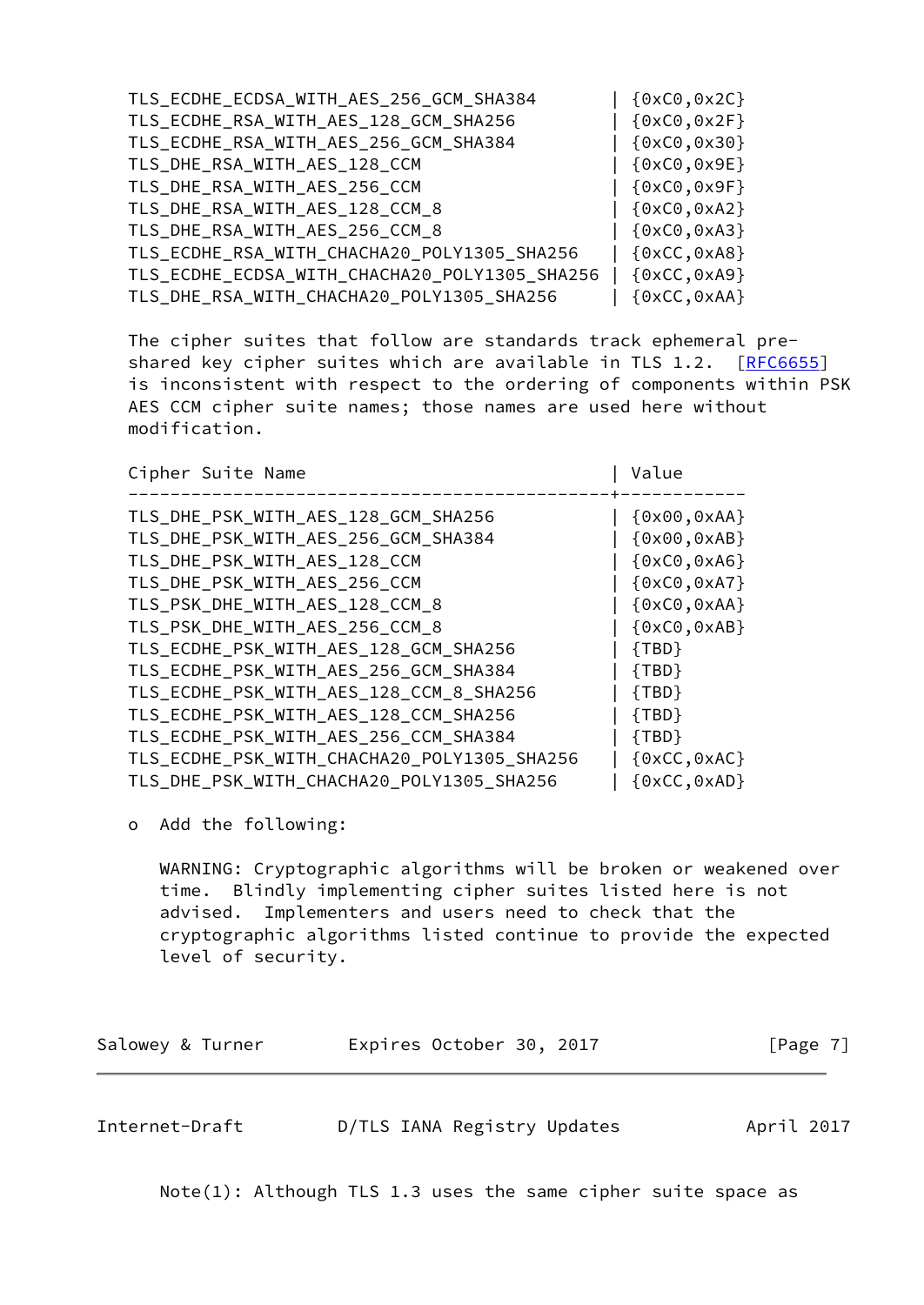previous versions of TLS, TLS 1.3 cipher suites are defined differently, only specifying the symmetric ciphers, and cannot be used for TLS 1.2. Similarly, TLS 1.2 and lower cipher suites cannot be used with TLS 1.3.

 Note(2): Cipher suites marked as "Yes" are those allocated via Standards Track RFCs. Cipher suites marked as "No" are not; cipher suites marked "No" range from "good" to "bad" from a cryptographic standpoint.

Note(3): The designated expert  $[REC5226]$  only ensures that the specification is publicly available.

<span id="page-8-0"></span>[8](#page-8-0). TLS Supported Groups

 Add a "Recommended" column with a "Yes" for secp256r1, secp384r1, x25519, and x448 while all others are "No". These "Yes" groups are taken from Standards Track RFCs. Not all groups from [\[I-D.ietf-tls-rfc4492bis](#page-13-2)], which is standards track, are not marked as "Yes"; these groups apply to TLS 1.3 [\[I-D.ietf-tls-tls13\]](#page-12-3) and previous versions of TLS [\[I-D.ietf-tls-tls13\]](#page-12-3). A Standards Track document [\[RFC5226](https://datatracker.ietf.org/doc/pdf/rfc5226)] is required to register an entry with the value "Yes".

<span id="page-8-1"></span>[9](#page-8-1). TLS ClientCertificateType Identifiers

 IANA is to update the TLS ClientCertificateType Identifiers registry as follows:

o Change the registry policy to:

 Values in the range 0-223 are assigned via Specification Required [[RFC5226\]](https://datatracker.ietf.org/doc/pdf/rfc5226). Values 224-255 are reserved for Private Use.

o Add the following:

Note: The designated expert [\[RFC5226](https://datatracker.ietf.org/doc/pdf/rfc5226)] only ensures that the specification is publicly available.

<span id="page-8-2"></span>[10.](#page-8-2) New Session Ticket TLS Handshake Message Type

 To align with TLS implementations and to align the naming nomenclature for other Handshake message types, IANA is to rename entry 4 in the TLS HandshakeType registry to "new\_session\_ticket (renamed from NewSessionTicket)". IANA is to also add a reference to this document in the Reference column for entry 4 in the TLS HandshakeType registry.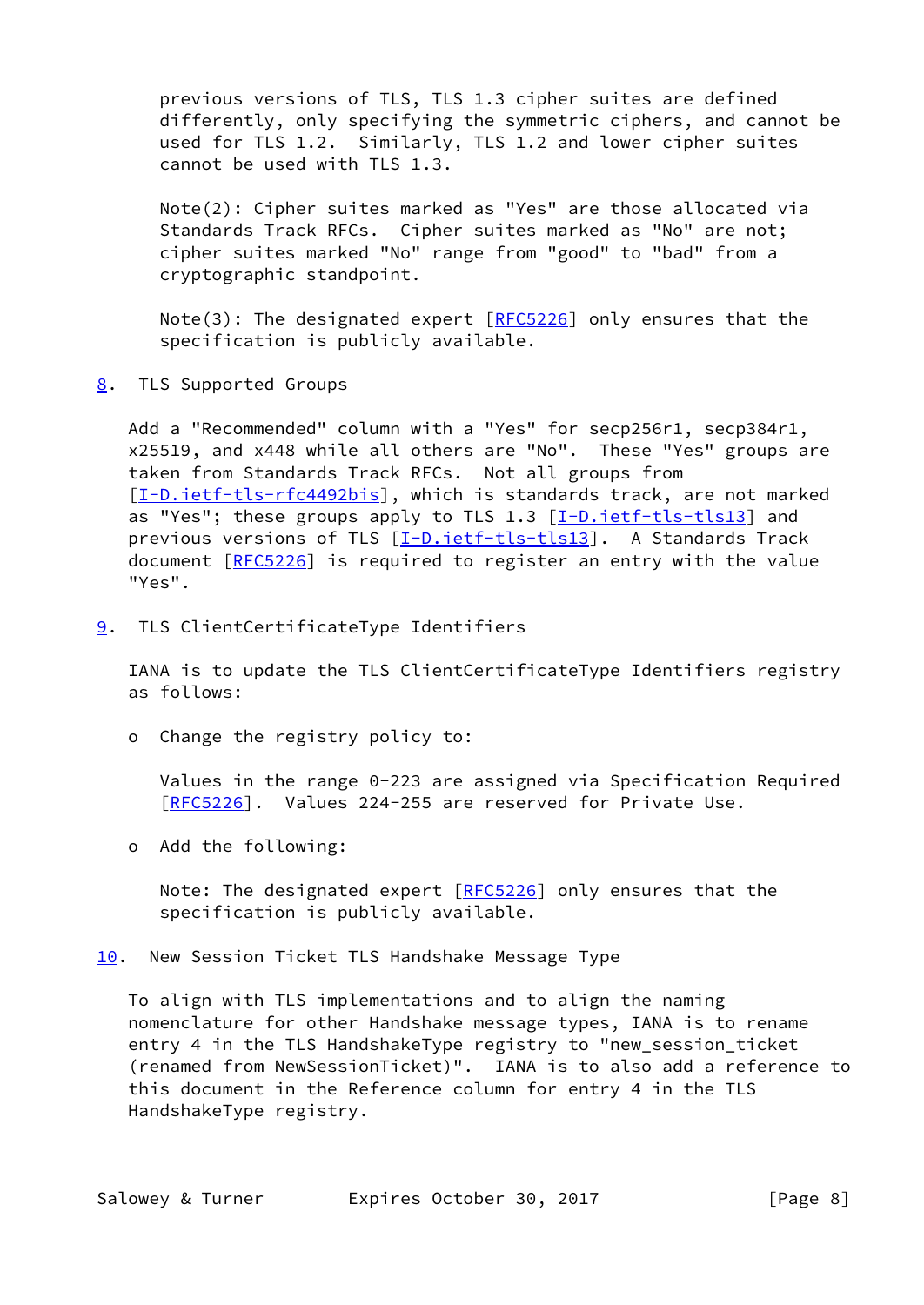<span id="page-9-1"></span><span id="page-9-0"></span>[11.](#page-9-0) TLS Exporter Label Registry

IANA is to add the following note to the TLS Exporter Label Registry:

Note: {[{RFC5705](https://datatracker.ietf.org/doc/pdf/rfc5705)}} defines keying material exporters for TLS in terms of the TLS

 IANA is to also to add a "Recommended" column to the TLS Exporter Label registry. The table that follows has been generated by marking Standards Track RFCs as "Yes" and all others as "No". Future exporters MUST define the value of this column. A Standards Track document [\[RFC5226](https://datatracker.ietf.org/doc/pdf/rfc5226)] is required to register an extension with the value "Yes".

IANA is also to add the following note:

Note: The designated expert  ${RFC5226}$  ${RFC5226}$  ${RFC5226}$  ensures that the specification is publi

 Exporter Value ------------------------------ client finished server finished master secret key expansion client EAP encryption ttls keying material ttls challenge EXTRACTOR-dtls\_srtp EXPORTER\_DTLS\_OVER\_SCTP EXPORTER: teap session key seed

<span id="page-9-2"></span>[12.](#page-9-2) Add Missing Item to TLS Alert Registry

 IANA is to add the following entry to the TLS Alert Registry (the entry was omitted from the IANA instructions in [\[RFC7301](https://datatracker.ietf.org/doc/pdf/rfc7301)]):

120 no\_application\_protocol Y [[RFC7301](https://datatracker.ietf.org/doc/pdf/rfc7301)]

<span id="page-9-3"></span>[13.](#page-9-3) TLS Certificate Types

 Add a "Recommended" column to the registry. X.509 and Raw Public Key are "Yes". All others are "No". A Standards Track document [\[RFC5226](https://datatracker.ietf.org/doc/pdf/rfc5226)] is required to register a certificate type with the value "Yes".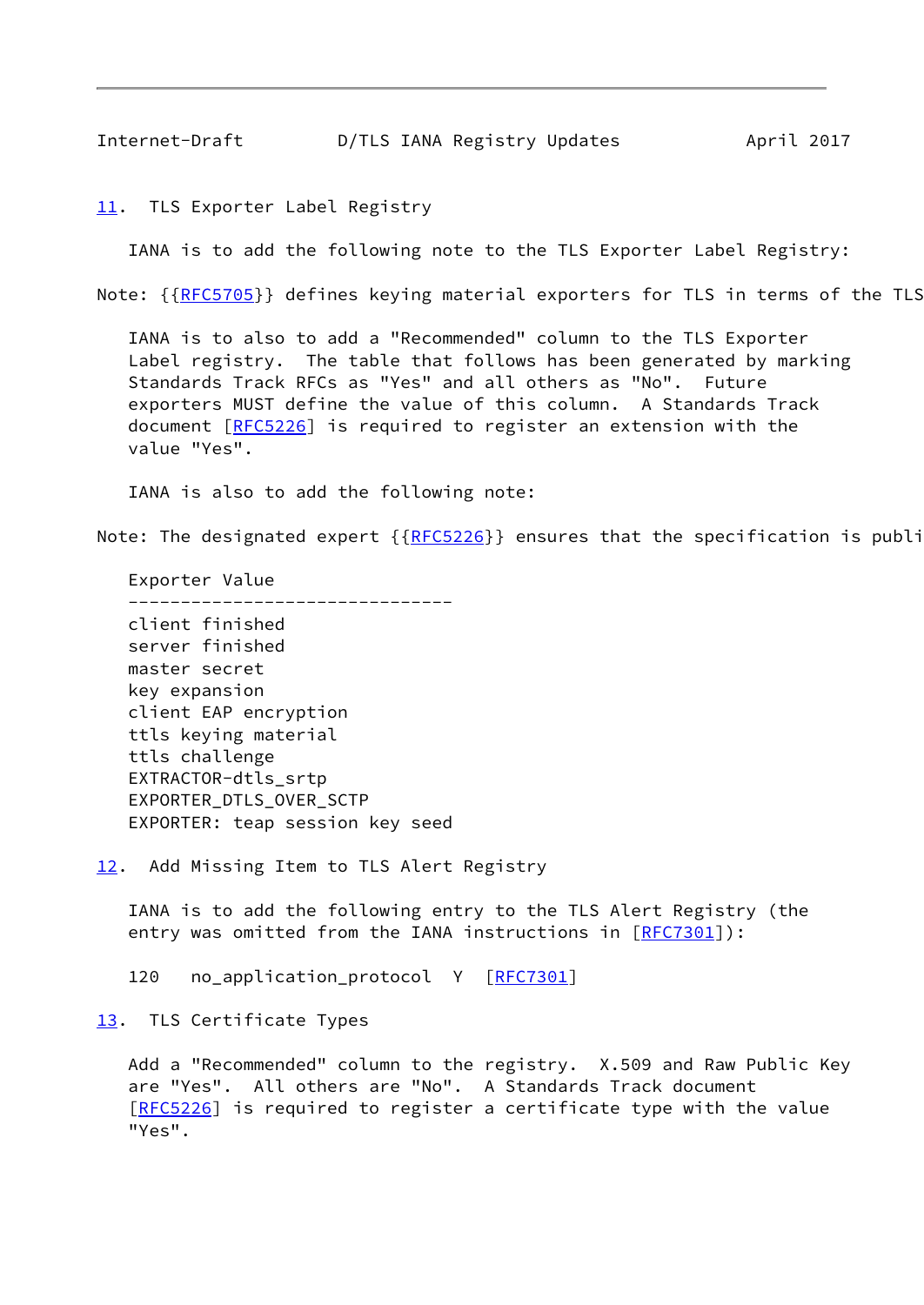<span id="page-10-1"></span>Internet-Draft D/TLS IANA Registry Updates April 2017

<span id="page-10-0"></span>[14.](#page-10-0) Orphaned Extensions

 To make it clear that (D)TLS 1.3 has orphaned certain extensions (i.e., they are only applicable to version of (D)TLS prior to 1.3), IANA is to add the following to the TLS ExtensionType Values registry:

Note: The following extensions are only applicable to (D)TLS protocol vesions p

<span id="page-10-2"></span>[15.](#page-10-2) Orphaned Registries

 To make it clear that (D)TLS 1.3 has orphaned certain registries (i.e., they are only applicable to version of (D)TLS protocol versions prior to 1.3), IANA is to:

 o Add the following to the TLS Compression Method Identifiers registry [\[RFC3749](https://datatracker.ietf.org/doc/pdf/rfc3749)]:

 Note: Value 0 (NULL) is the only value in this registry applicable to (D)TLS protocol version 1.3 or later.

o Add the following to the TLS HashAlgorithm [[RFC5246](https://datatracker.ietf.org/doc/pdf/rfc5246)] and TLS SignatureAlgorithm registries [\[RFC5246](https://datatracker.ietf.org/doc/pdf/rfc5246)]:

 Note: The values in this registry are only applicable to (D)TLS protocol versions prior to 1.3.

 o Update the "References" in the TLS Compression Method Identifiers, TLS HashAlgorithm [\[RFC5246](https://datatracker.ietf.org/doc/pdf/rfc5246)] and TLS SignatureAlgorithm registries to also refer to this document.

 IANA [SHALL update/has updated] the TLS HashAlgorithm Registry to list values 7-223 as "Reserved" and the TLS SignatureAlgorithm registry to list values 4-223 as "Reserved".

<span id="page-10-3"></span>[16.](#page-10-3) Designated Expert Pool

Specification Required [\[RFC5226](https://datatracker.ietf.org/doc/pdf/rfc5226)] registry requests are registered after a three-week review period on the (tbd but maybe tls-reg-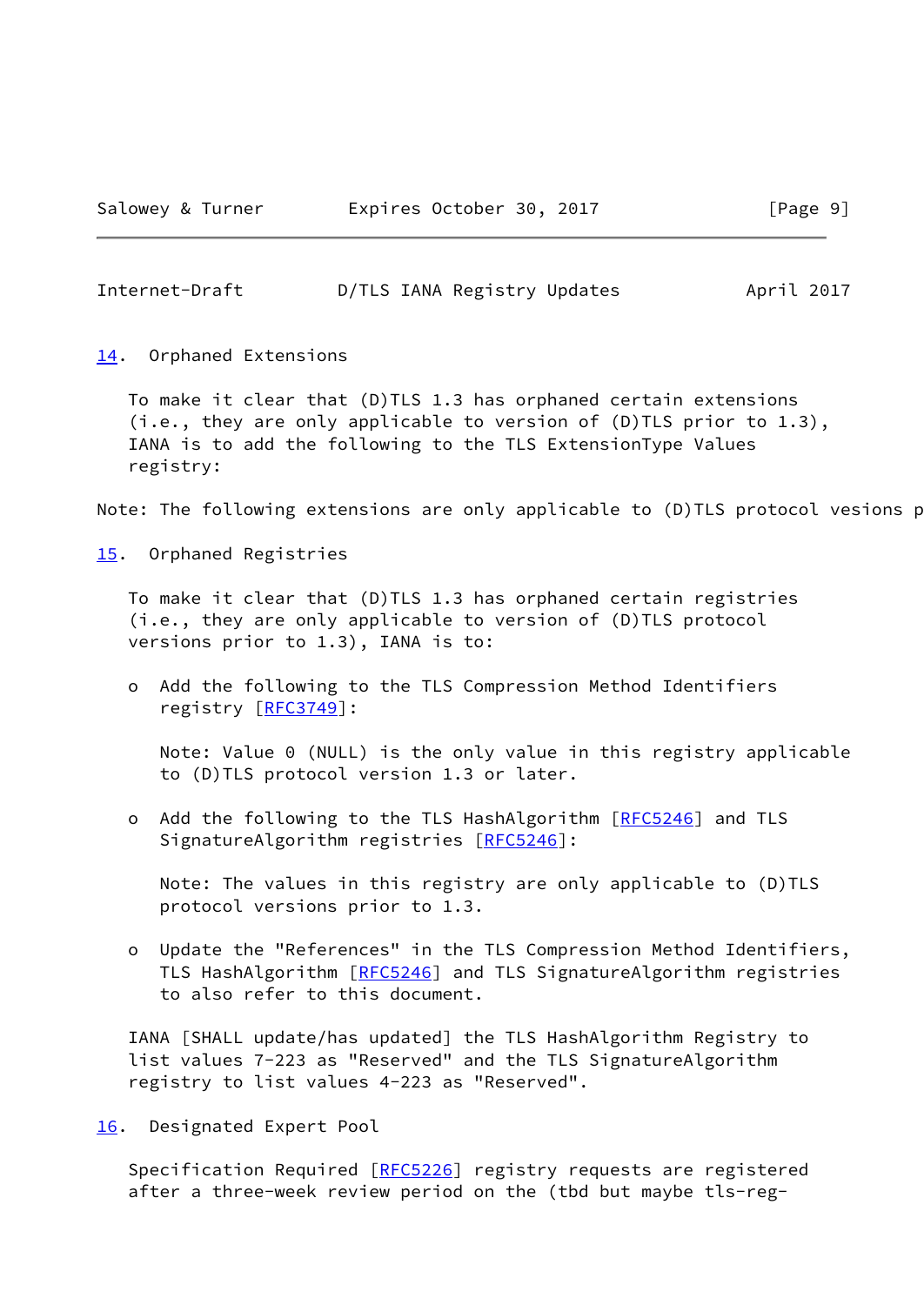review@ietf.org) mailing list, on the advice of one or more Designated Experts. However, to allow for the allocation of values prior to publication, the Designated Experts may approve registration once they are satisfied that such a specification will be published.

 Registration requests sent to the mailing list for review SHOULD use an appropriate subject (e.g., "Request to register value in TLS bar registry").

| Salowey & Turner | Expires October 30, 2017 |  | [Page 10] |
|------------------|--------------------------|--|-----------|
|                  |                          |  |           |

<span id="page-11-1"></span>Internet-Draft D/TLS IANA Registry Updates April 2017

 Within the review period, the Designated Experts will either approve or deny the registration request, communicating this decision to the review list and IANA. Denials SHOULD include an explanation and, if applicable, suggestions as to how to make the request successful. Registration requests that are undetermined for a period longer than 21 days can be brought to the IESG's attention (using the iesg@ietf.org mailing list) for resolution.

 Criteria that SHOULD be applied by the Designated Experts includes determining whether the proposed registration duplicates existing functionality, whether it is likely to be of general applicability or useful only for a single application, and whether the registration description is clear.

 IANA MUST only accept registry updates from the Designated Experts and SHOULD direct all requests for registration to the review mailing list.

 It is suggested that multiple Designated Experts be appointed who are able to represent the perspectives of different applications using this specification, in order to enable broadly informed review of registration decisions. In cases where a registration decision could be perceived as creating a conflict of interest for a particular Expert, that Expert SHOULD defer to the judgment of the other Experts.

<span id="page-11-0"></span>[17.](#page-11-0) Security Considerations

 The authors are fairly certain that there are no security considerations for this document.

<span id="page-11-2"></span>[18.](#page-11-2) IANA Considerations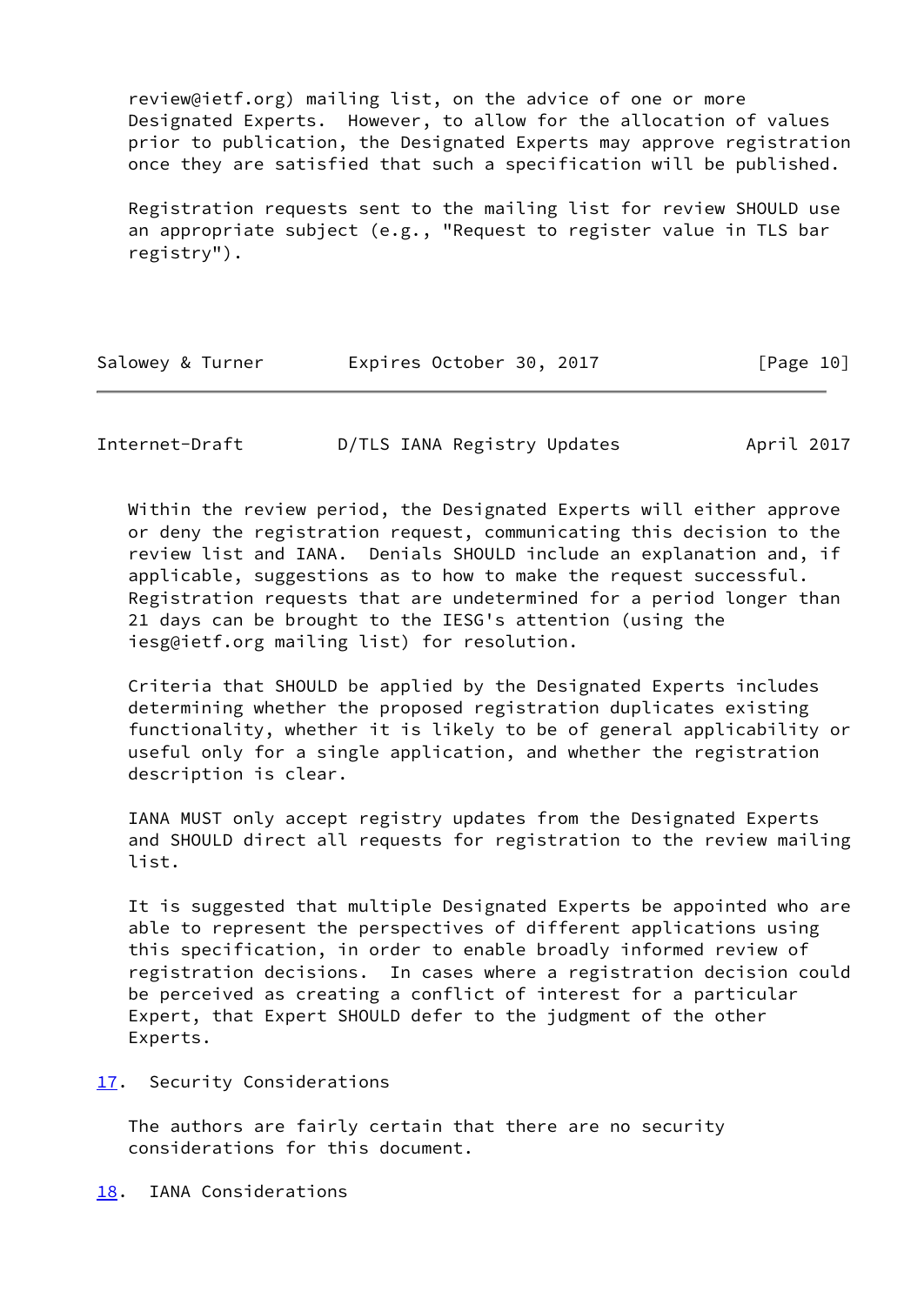This document is entirely about changes to TLS-related IANA registries.

<span id="page-12-0"></span>[19.](#page-12-0) References

<span id="page-12-1"></span>[19.1](#page-12-1). Normative References

- <span id="page-12-3"></span> [I-D.ietf-tls-tls13] Rescorla, E., "The Transport Layer Security (TLS) Protocol Version 1.3", [draft-ietf-tls-tls13-19](https://datatracker.ietf.org/doc/pdf/draft-ietf-tls-tls13-19) (work in progress), March 2017.
- [RFC3749] Hollenbeck, S., "Transport Layer Security Protocol Compression Methods", [RFC 3749](https://datatracker.ietf.org/doc/pdf/rfc3749), DOI 10.17487/RFC3749, May 2004, [<http://www.rfc-editor.org/info/rfc3749](http://www.rfc-editor.org/info/rfc3749)>.

| Salowey & Turner |  | Expires October 30, 2017 |  |  | [Page 11] |
|------------------|--|--------------------------|--|--|-----------|
|------------------|--|--------------------------|--|--|-----------|

- <span id="page-12-2"></span>Internet-Draft D/TLS IANA Registry Updates April 2017
	- [RFC4680] Santesson, S., "TLS Handshake Message for Supplemental Data", [RFC 4680](https://datatracker.ietf.org/doc/pdf/rfc4680), DOI 10.17487/RFC4680, October 2006, <<http://www.rfc-editor.org/info/rfc4680>>.
	- [RFC5077] Salowey, J., Zhou, H., Eronen, P., and H. Tschofenig, "Transport Layer Security (TLS) Session Resumption without Server-Side State", [RFC 5077,](https://datatracker.ietf.org/doc/pdf/rfc5077) DOI 10.17487/RFC5077, January 2008, [<http://www.rfc-editor.org/info/rfc5077](http://www.rfc-editor.org/info/rfc5077)>.
	- [RFC5226] Narten, T. and H. Alvestrand, "Guidelines for Writing an IANA Considerations Section in RFCs", [BCP 26](https://datatracker.ietf.org/doc/pdf/bcp26), [RFC 5226](https://datatracker.ietf.org/doc/pdf/rfc5226), DOI 10.17487/RFC5226, May 2008, <<http://www.rfc-editor.org/info/rfc5226>>.
	- [RFC5246] Dierks, T. and E. Rescorla, "The Transport Layer Security (TLS) Protocol Version 1.2", [RFC 5246](https://datatracker.ietf.org/doc/pdf/rfc5246), DOI 10.17487/RFC5246, August 2008, <<http://www.rfc-editor.org/info/rfc5246>>.
	- [RFC5705] Rescorla, E., "Keying Material Exporters for Transport Layer Security (TLS)", [RFC 5705](https://datatracker.ietf.org/doc/pdf/rfc5705), DOI 10.17487/RFC5705, March 2010, [<http://www.rfc-editor.org/info/rfc5705](http://www.rfc-editor.org/info/rfc5705)>.
	- [RFC5878] Brown, M. and R. Housley, "Transport Layer Security (TLS) Authorization Extensions", [RFC 5878](https://datatracker.ietf.org/doc/pdf/rfc5878), DOI 10.17487/RFC5878,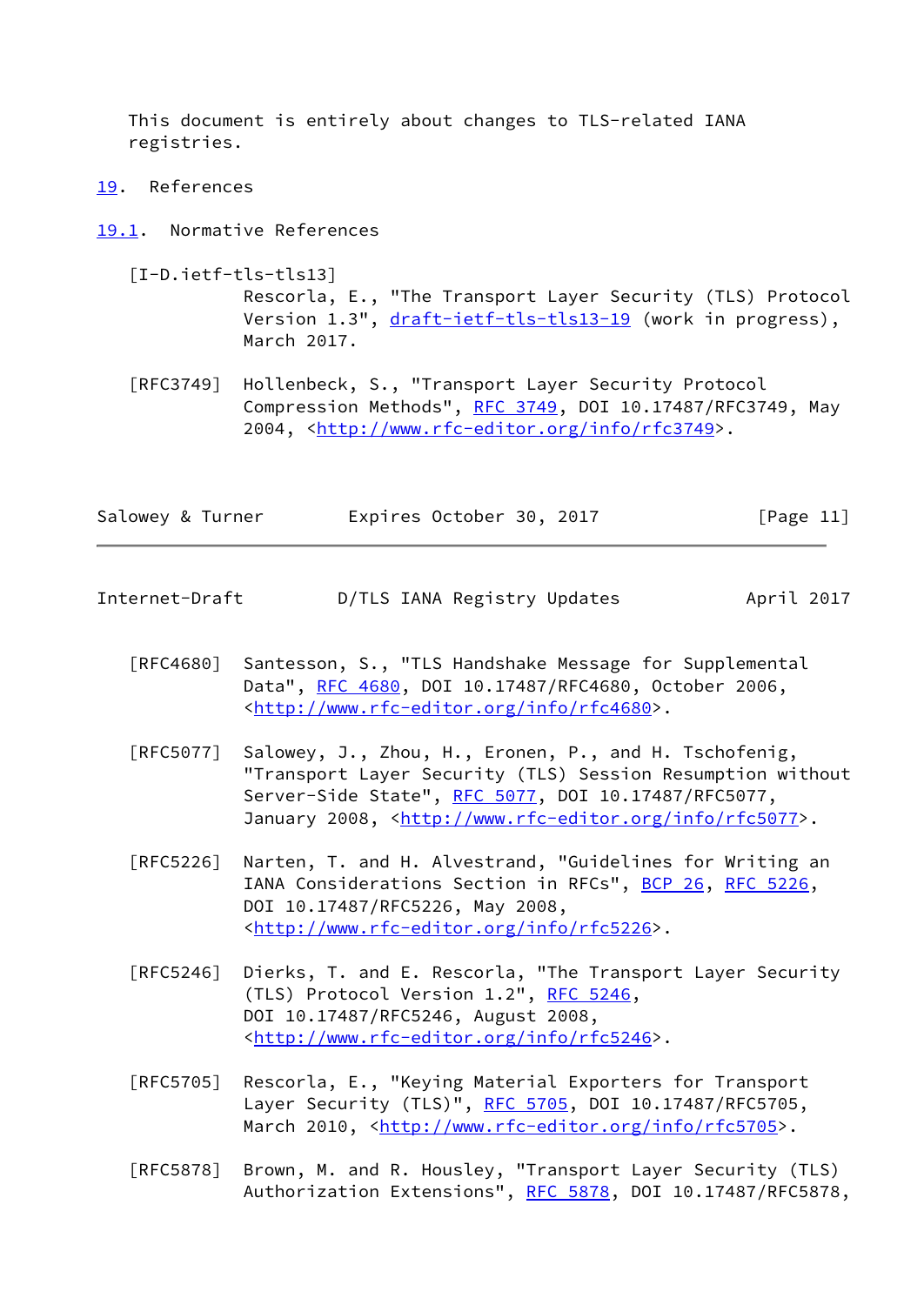May 2010, [<http://www.rfc-editor.org/info/rfc5878](http://www.rfc-editor.org/info/rfc5878)>.

- [RFC6520] Seggelmann, R., Tuexen, M., and M. Williams, "Transport Layer Security (TLS) and Datagram Transport Layer Security (DTLS) Heartbeat Extension", [RFC 6520](https://datatracker.ietf.org/doc/pdf/rfc6520), DOI 10.17487/RFC6520, February 2012, <<http://www.rfc-editor.org/info/rfc6520>>.
- [RFC6655] McGrew, D. and D. Bailey, "AES-CCM Cipher Suites for Transport Layer Security (TLS)", [RFC 6655,](https://datatracker.ietf.org/doc/pdf/rfc6655) DOI 10.17487/RFC6655, July 2012, <<http://www.rfc-editor.org/info/rfc6655>>.
- [RFC7301] Friedl, S., Popov, A., Langley, A., and E. Stephan, "Transport Layer Security (TLS) Application-Layer Protocol Negotiation Extension", [RFC 7301,](https://datatracker.ietf.org/doc/pdf/rfc7301) DOI 10.17487/RFC7301, July 2014, <<http://www.rfc-editor.org/info/rfc7301>>.
- <span id="page-13-0"></span>[19.2](#page-13-0). Informative References

| Salowey & Turner |  | Expires October 30, 2017 |  |  | [Page 12] |  |
|------------------|--|--------------------------|--|--|-----------|--|
|------------------|--|--------------------------|--|--|-----------|--|

<span id="page-13-1"></span>Internet-Draft D/TLS IANA Registry Updates April 2017

<span id="page-13-2"></span> [I-D.ietf-tls-rfc4492bis] Nir, Y., Josefsson, S., and M. Pegourie-Gonnard, "Elliptic Curve Cryptography (ECC) Cipher Suites for Transport Layer Security (TLS) Versions 1.2 and Earlier", [draft-ietf-tls](https://datatracker.ietf.org/doc/pdf/draft-ietf-tls-rfc4492bis-16) [rfc4492bis-16](https://datatracker.ietf.org/doc/pdf/draft-ietf-tls-rfc4492bis-16) (work in progress), March 2017.

- [RFC2434] Narten, T. and H. Alvestrand, "Guidelines for Writing an IANA Considerations Section in RFCs", [RFC 2434](https://datatracker.ietf.org/doc/pdf/rfc2434), DOI 10.17487/RFC2434, October 1998, <<http://www.rfc-editor.org/info/rfc2434>>.
- [RFC6961] Pettersen, Y., "The Transport Layer Security (TLS) Multiple Certificate Status Request Extension", [RFC 6961,](https://datatracker.ietf.org/doc/pdf/rfc6961) DOI 10.17487/RFC6961, June 2013, <<http://www.rfc-editor.org/info/rfc6961>>.

Authors' Addresses